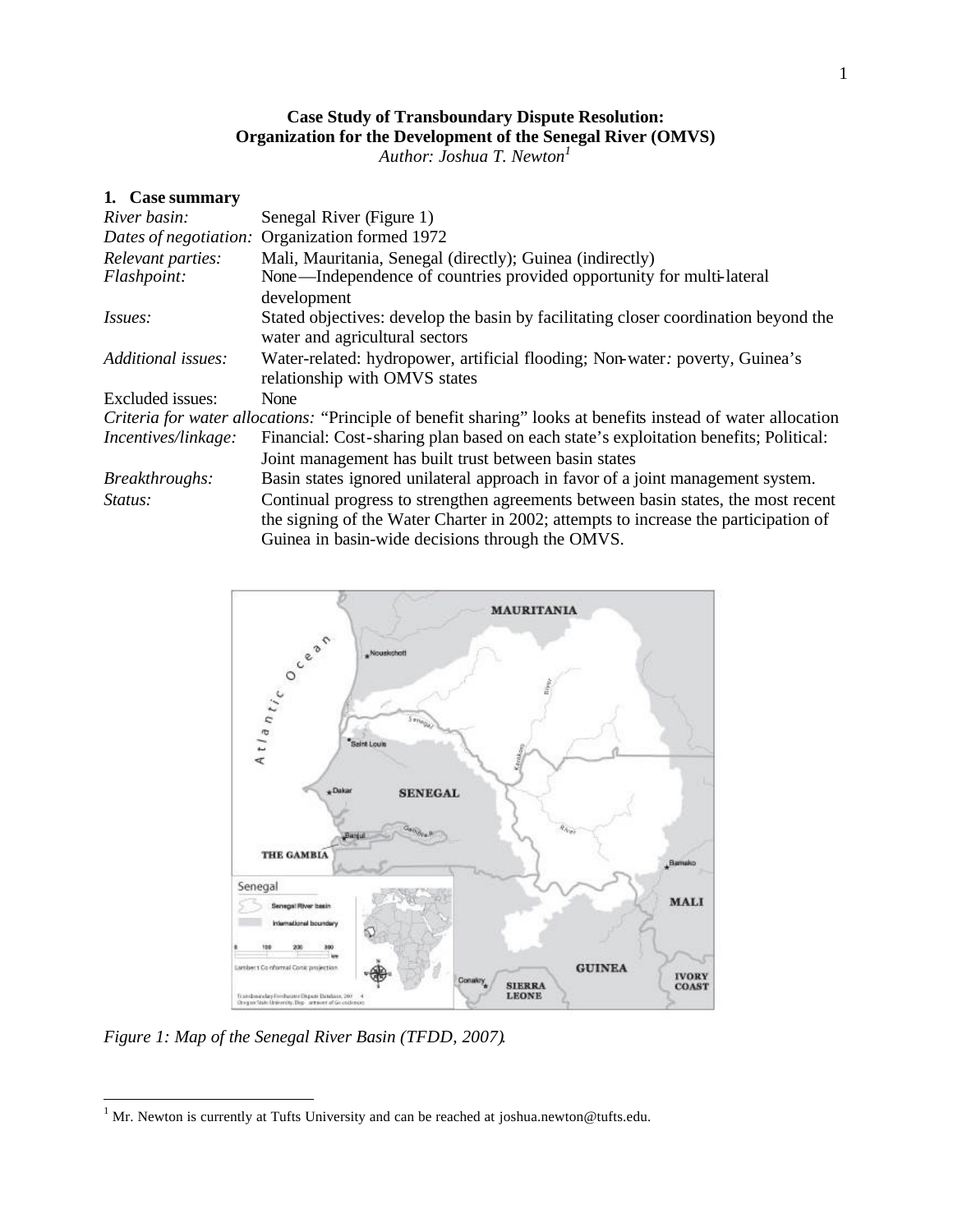#### **2. Background**

The Senegal River, the second-largest river in Western Africa, originates in the Fouta Djallon Mountains of Guinea where its three main tributaries, the Bafing, Bakoye, and Faleme contribute 80% of the river's flow. After originating in Guinea, the Senegal River then travels 1,800 km crossing Mali, Mauritania and Senegal on its way to the Atlantic Ocean.

Following the independence of the basin countries, tension remained in the region due to the instability of the political powers and the influence of neo-colonial states such as the United States and the Soviet Union. Throughout the turmoil following World War II into the 1970s, the Senegal River continued to be a common link between the basin countries. There was a desire between them to cooperate in the management of the basin so that all countries would benefit from its development. This aspiration has been carried into the twenty-first century as Guinea, Mali, Mauritania and Senegal work cooperatively toward more effective basin management.

The river is a key resource for all three countries. Large herds of cattle, camels, goats and sheep migrate season to season across these borders and herders rely on this water source to sustain their herds. The basin region receives only an average of 660mm of rainfall per year, therefore the Senegal river waters represent the key to agriculture in the region. On the left bank, the surface area of communitybased irrigated fields grew from 20 hectares in 1974 to 7,335 hectares in 1983 and 12,978 hectares in 1986. After agriculture, fishing is the largest economic activity in the region. Other river based economic activities include sugar cane production, rice framing and, to a lesser extent, mining,

Two dams, Manantali and Diama, were built in 1986 and 1988, respectively, in order to provide fresh water for agriculture and municipal uses and, in the case of the Manantali Dam, eventually to produce hydroelectric power for the region. These two dams were part of an economic growth strategy for the region that would reduce the investment risk and reduce poverty by increasing income-generating activities. The Manantali Dam was put on line in 2002 and is now supplying the three basin countries with 547 gwh/yr.

#### **3. The problem**

There are a few areas of concern in regards to the Senegal River basin. The first is that of the climate. Beginning in the 1960s, the region suffered a continuous drop in rainfall until the mid-1980s. Because of the local populations' dependence on rainfall for crops, the droughts caused severe disruption in the economies of the basin states. The impacts to the economy were a result of the affects of the drought on the environment. Erosion, saltwater intrusion, drop in groundwater, vegetation loss among other impacts were felt in the entire region resulting in the exodus of large numbers of inhabitants from the rural areas towards the cities. The extreme poverty in the region makes these populations very vulnerable to changes in the climate.

In the 1960s and 1970s this problem led the countries of the Senegal River basin to look at ways to work together to mitigate the disastrous affects of severe droughts. Unlike other international water bodies, cooperation over this basin did not grow out of a conflict over use of the Senegal River resources. Instead the catalyst for cooperation was the vulnerability of the populations of the basin states. These four countries believe that collaboration on the development of this resource would improve the standard of living of all involved.

Problems in the basin today focus on the detrimental health and environmental and agricultural impacts of the two dams. Seasonal flooding and water movement decreased dramatically after the dams were built. This has caused an increase in the incidence of numerous waterborne diseases: diarrhea, schistosomiasis and malaria. The reduction of flooding also prevents pollution from industrial agricultural from flushing out of the basin. The dams have caused a reduction in pastureland, degradation of river fisheries, increased soil salinity and riverbank erosion. Traditional agricultural and pastoral productions systems have been superceded by irrigated, in some cases industrial size, agriculture. This emphasis on irrigation has created problems for social cohesion and access to land in some areas of the river basin, and in some cases artificial flooding has been so poorly planned that it has wiped out crops.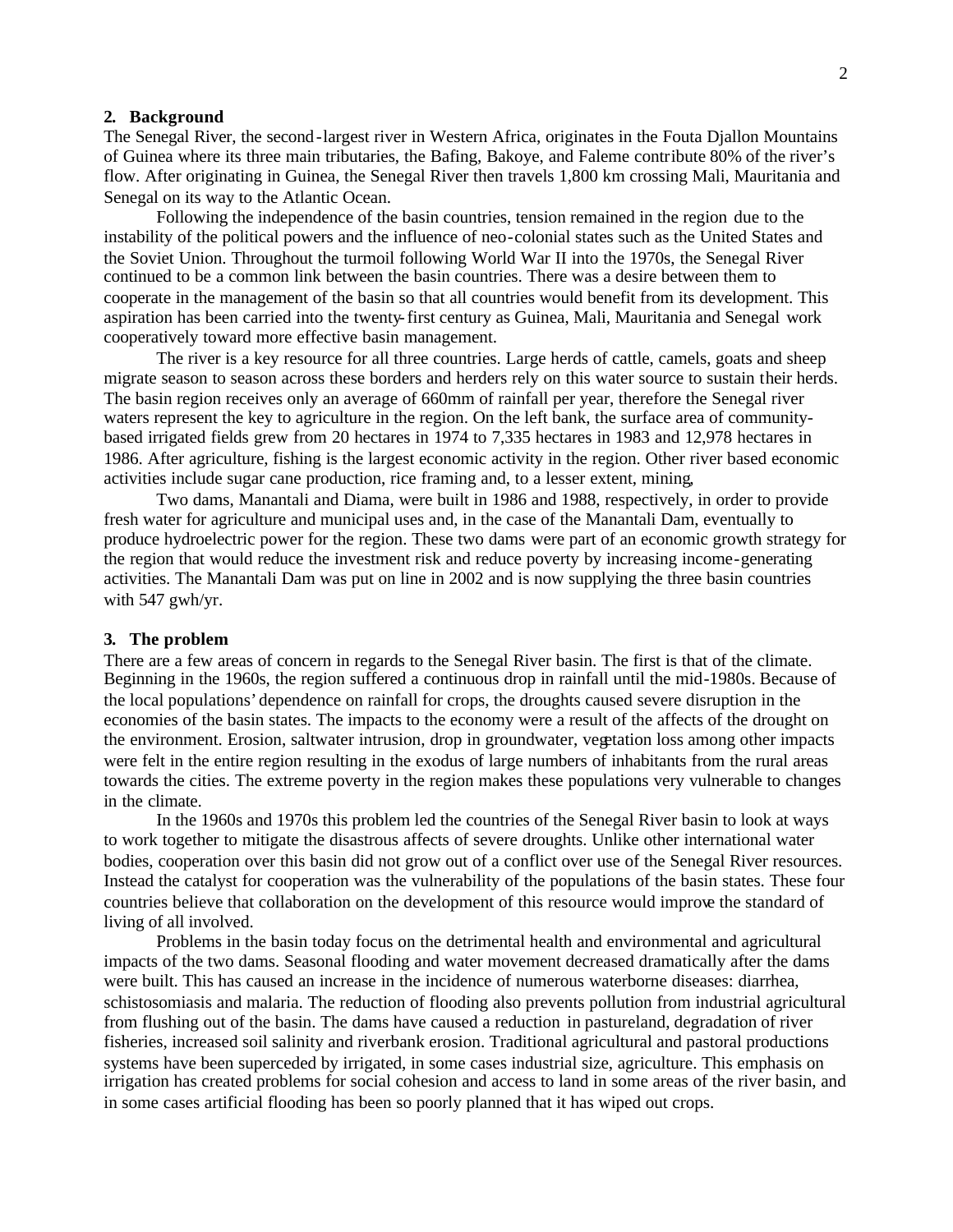The basin countries expected to see a decrease in the rural-urban drift once irrigation was more feasible, but this has not happened. Politics also play an important role in decisions regarding the yearly artificial flood levels; they often vary according to the policies of current basin country governments (see Organization for the Development of the Senegal River, pp. 448–461 for more information on the positive and negative effects of the dams).

A separate, but equally worrisome issue is the pressure on this resource from a rapidly increasing river basin population: 16% of the population of the three river basin countries—Mali, Mauritania, and Senegal—live in this basin, and this population is growing at a rate of 3% per year.

#### **4. Attempts at conflict management**

During the 1960s, as the newly independent African state s established their national identities and put in place their national infrastructures, there was a large movement among the Senegal River basin states to act jointly in the development of the basin.

The first step to this mutual development of the Sene gal River basin came in 1963 when, after several meetings between the basin states, the four countries signed the Bamako Convention, which recognized the Senegal River as an international waterway and created the Interstate Committee (CIE, Comité Inter-Etats pour l'Amenagement du fleuve Sénégal) to oversee its development. The CIE's main goal was to use a multilateral approach when developing technical capacity and financial support for the Senegal River. The CIE and the basin states were encouraged to present individual proposals to international aid agencies for funding, but not without approval of the CIE. This would guarantee coordinated management of the basin, and prevent any unilaterally beneficial projects. The Bamako Convention, and a year later, the Dakar Convention, introduced a framework for future development of the basin for mutual benefit of all countries.

In meetings between the heads of state of the four countries in 1965 and 1966, proposals were made to improve the already existing infrastructure of the CIE and move beyond the Senegal River basin to look at linkages between other West African rivers. The goal was to reinforce the idea of cooperation through the development and integration of the region's economies. However, due to tensions that arose between Senegal and Guinea in January of 1967, Guinea suspends its participation in the CIE. Mali and Mauritania, still interested in the regional integration of the Senegal River basin, managed to bring all four heads of States back to the negotiating table in November of 1967 in Bamako, Mali, to revive collaboration.

In late 1967, several ministerial meetings took place to revive the idea of cooperation. These meetings resulted in the Labé Convention, signed on March 24, 1968, which created the Organization of Boundary States of the Senegal River (OERS, Organisation des Etats Riverains du Sénégal). The goals of OERS were more comprehensive than those of the CIE. Because its objectives were not limited to the valorization of the basin, the member states attempted to politically and economically integrate the basin through the standardization of legislation, the improvement of education and the further breaking down of borders to allow increased trade and labor movement. This initiative demonstrated the interest these four countries had in treating the river basin as an international resource.

The economic cooperation of the member states of OERS advanced with various ministerial-level meetings in the transportation and economic sectors, but when political instability of the basin occurred in 1970, difficulties arouse within the organization. The nature of OERS was such that decisions were made unanimously, and when Guinea was absent for two meetings in 1971 (due to regional political instability), negotiations came to a halt. Consequently, Guinea withdrew from OERS in 1972 and the organization became defunct.

The desire for regional integration remained with Mali, Mauritania, and Senegal, however, and the three countries established the Organizatio n for the Development of the Senegal River (OMVS, Organisation pour la Mise en Valeur du fleuve Sénégal). One of the most important aspects of this convention is that Guinea did not participate, but it did not object either, which has allowed the process to move forward with less difficulty. The organization created two types of shared infrastructure, physical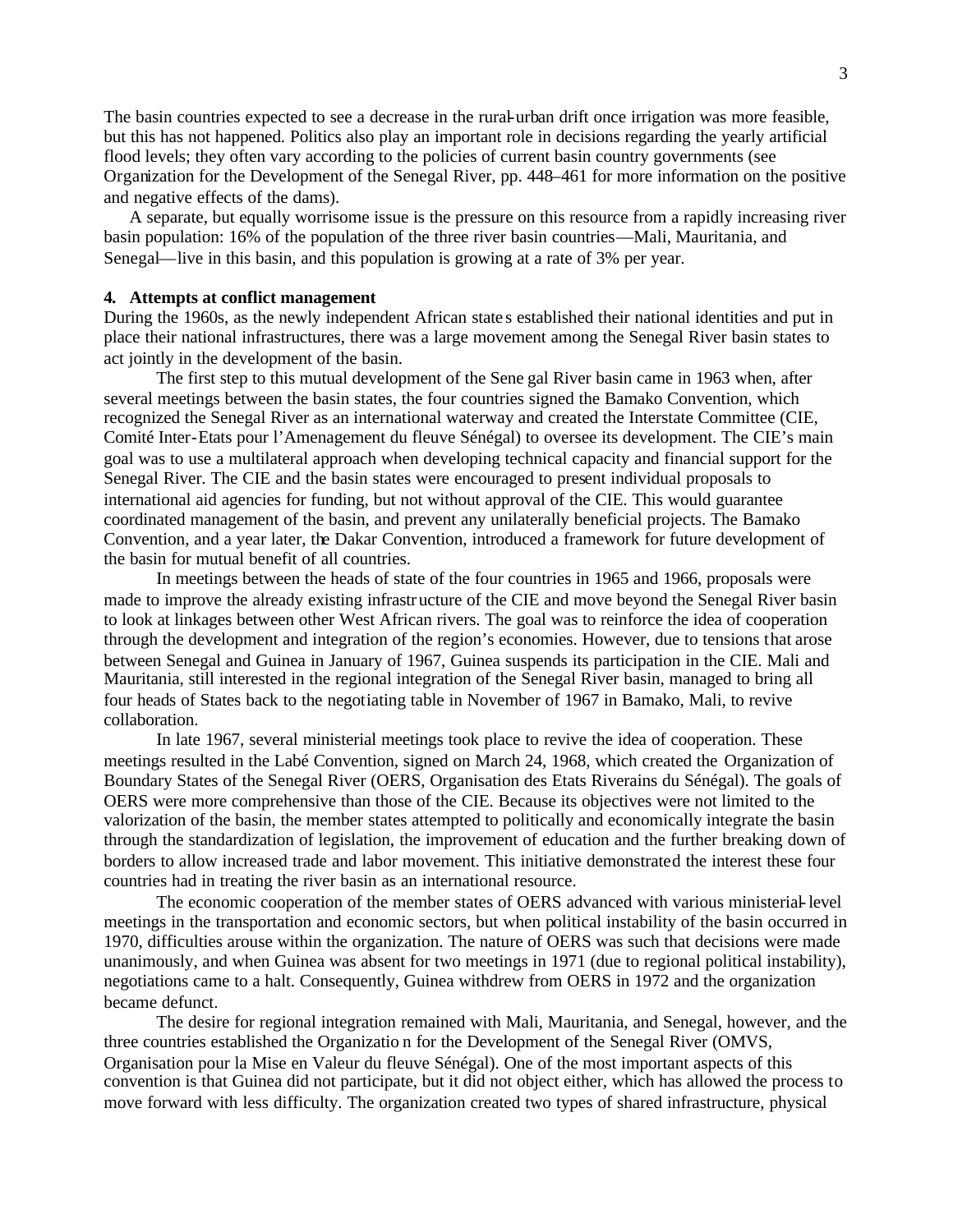and institutional, which were designed to accomplish the goals of OMVS:

- The development of food security for the populations of the basin
- The reduction in the economic vulnerability of OMVS states to external factors such as climate changes.
- The acceleration of the economic development of member states the preservation of ecosystem balance in the sub-region and particularly in the basin
- Secure and improved revenue of the valley populations

By the early 1990s when Senegal began to realize that the OMVS objectives were not going to be obtained, they drew up The Master Plan for the Integrated Development of the Left Bank. This plan shifted development focus from the establishment of irrigated agriculture to a more integrated form of development. They would continue to promote irrigated agriculture without jeopardizing other uses of the water such as flood-recessional farming while at the same time promoting an artificial yearly flood. However, the OMVS felt that this plan was an affront to the authority of the OMVS, and did not allow its implementation.

### **5. Outcome**

The history of cooperation over this river basin has led to numerous multilateral agreements, projects and organizations over the last 25 years. The Manantali Dam has been working at full capacity since May 2003 providing each of the basin countries with electricity based on the amount the invested in the dam project. Mali is receiving 52% of the benefits, while Mauritania receives 15% and Senegal 33%. An additional benefit of this dam has been the fiber optic cables used for the transmission lines, which telecommunications companies can also use (see Organization for the Development of the Senegal River, pp. 448–461, for a more complete list of positive and negative effects of the dams).

The Senegal River Charter, signed in 2002, sets the principles and procedures for allocating water between the various use sectors, defines procedures for the examination and acceptance of new water use projects, determines regulations for environmental preservation and protection and defines the framework and procedures for water user participation in resource management decision-making bodies. Following this charter, the GEF funded a four-year Water and Environmental Management Project to provide a framework for sustainable development, and trans-boundary land-water management in the Senegal rive basin. The project has five goals:

- (1) to build capacity,
- (2) to effectively manage data and knowledge,
- (3) to complete the Transboundary Diagnostic Analysis and Strategic Action Program,
- (4) to act on local priorities, and
- (5) to initiate public participation and awareness.

## **6. Lessons learned**

• *Stakeholder participation should be included at all levels of decision-making processes for optimal mutual gain.*

When local populations were not included on the decision-making processes within the Senegal River basin, there tended to be frustration, confusion and economic losses directly as a result of not participating. Participation by all stakeholders can only benefit all groups involved in making agreements more sustainable, mutually beneficial and efficient.

- *Lack of participation of all basin nations weakens the overall negotiations and creates opportunity losses for those not participating.* Guinea, not party to the OMVS organization, has not experienced the development benefits of the other three countries in the basin. As a result, they are lacking water resource management infrastructure, a reliable energy source and water supplies.
- *Mutually beneficial projects and integrated investments create good neighbors.* As a result of the OMVS and the design and implementation of joint projects, the relations between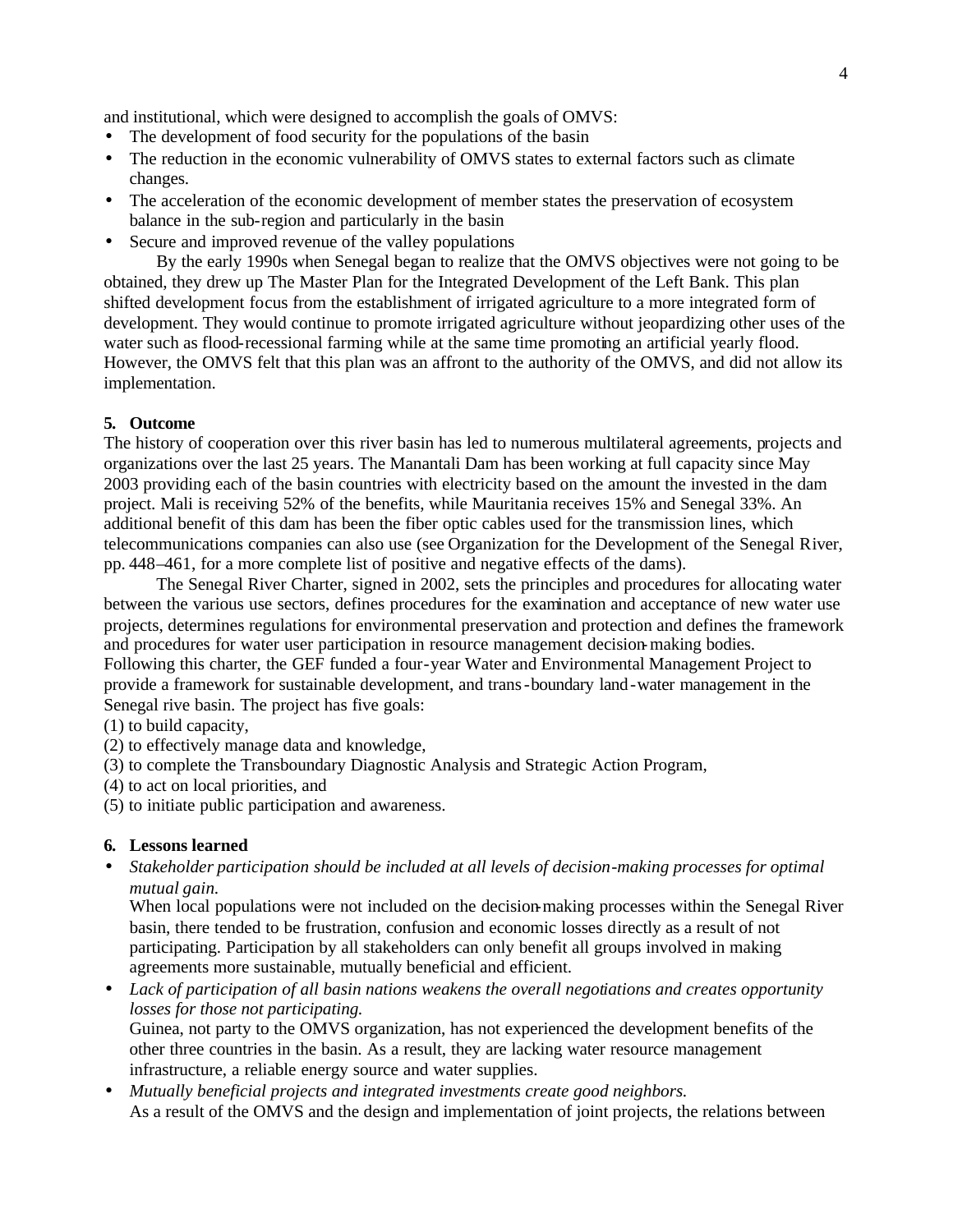the countries has improved and economic development has increased thereby making cooperation rather than conflict a meeting point with regards to the Senegal River.

## **7. Creative outcomes resulting from resolution process**

The mutually beneficial design of the OMVS and how it redistributes the economic benefits based on how much each country puts into the project creates incentives and equality in the development process. Even though Guinea dropped out of the cooperation process officially in 1967, Mali, Mauritania and Senegal have allowed them to be an observer thereby reducing the potential for conflict within the basin. Full participation would be ideal, but under the circumstances, it is better to have Guinea present and make the process transparent rather than exclude them altogether.

PASIE, Plan d'Attenuation et de Suivi des Impact sur l'Environnement, was formed in 1998, an entity with its sole purpose to investigate the environmental impacts of the development and distribution of power from the Manantali hydroelectric power station.

### **8. Timeline**

- 25 July 1963 Guinea, Mali, Mauritania and Senegal signed the Bamako Convention for the Development of the Senegal River Basin thereby creating the Interstate Committee.
- 7 Feb 1964 Signing of the Dakar Convention.
- Nov 1965 and 1966 The heads of state of Guinea, Mali, Mauritania and Senegal meet to discuss the promotion of regional integration
- Jan 1967 Guinea suspends participation with the Interstate Committee due to tensions with Senegal.
- Nov 1967 Through the efforts of Mali and Mauritania, the four heads of state met again in Bamako.
- 26 May 1968 Through the Labé Convention, the Interstate Committee is replaced with the Organization of the Boundary States of the Senegal River (OERS).
- 1971 Due to political instability, Guinea does not attend two OERS meetings and later withdraws from the organization.
- Jun 1971 The Council of Ministers acknowledge the problems arising within OERS.
- 11 Mar 1972 Mali, Mauritania and Senegal declare OERS void and sign the Nouakchott Convention creating Organization for the Development of the Senegal River (OMVS) reconfirming it's international status and the pursuit of OERS same objectives.
- Dec 1975 Restructuring of OMVS into three entities: Heads of State Summit, Council of Ministers and the High Commission (technical).
- 12 Dec 1978 Convention recognizing the Legal Status of Jointly-Owned Structures.
- 12 Mar 1982 Convention recognizing the Financing of Jointly-Owned Structures.
- 1992 OMVS-Guinea protocol signed outlining framework for cooperation in projects of mutual interest, including permitting Guinea to attend OMVS meetings as an observer.
- 1995 Agriculture Sector Adjustment Program—aims to provide food security, rural incomes, natural resource management through deregulation, reduced state intervention and land-tenure reform.
- 1998 Creation of the Environment Impact Mitigation and Monitoring Program (PASIE) by OMVS.
- 2000 Establishment of the Environmental Observatory by OMVS to monitor environmental change in the Basin as part of PASIE.
- 2002 Water Charter signed and ratified by Mali, Mauritania and Senegal
- 2002 Water and Environmental Management Project funded by GEF
- 2003 Heads of States Summit in Nouakchott, Mauritania. Guinea participates.
- 2004 First Inter-Ministerial meeting between Guinea and OMVS member states in Dakar, Senegal.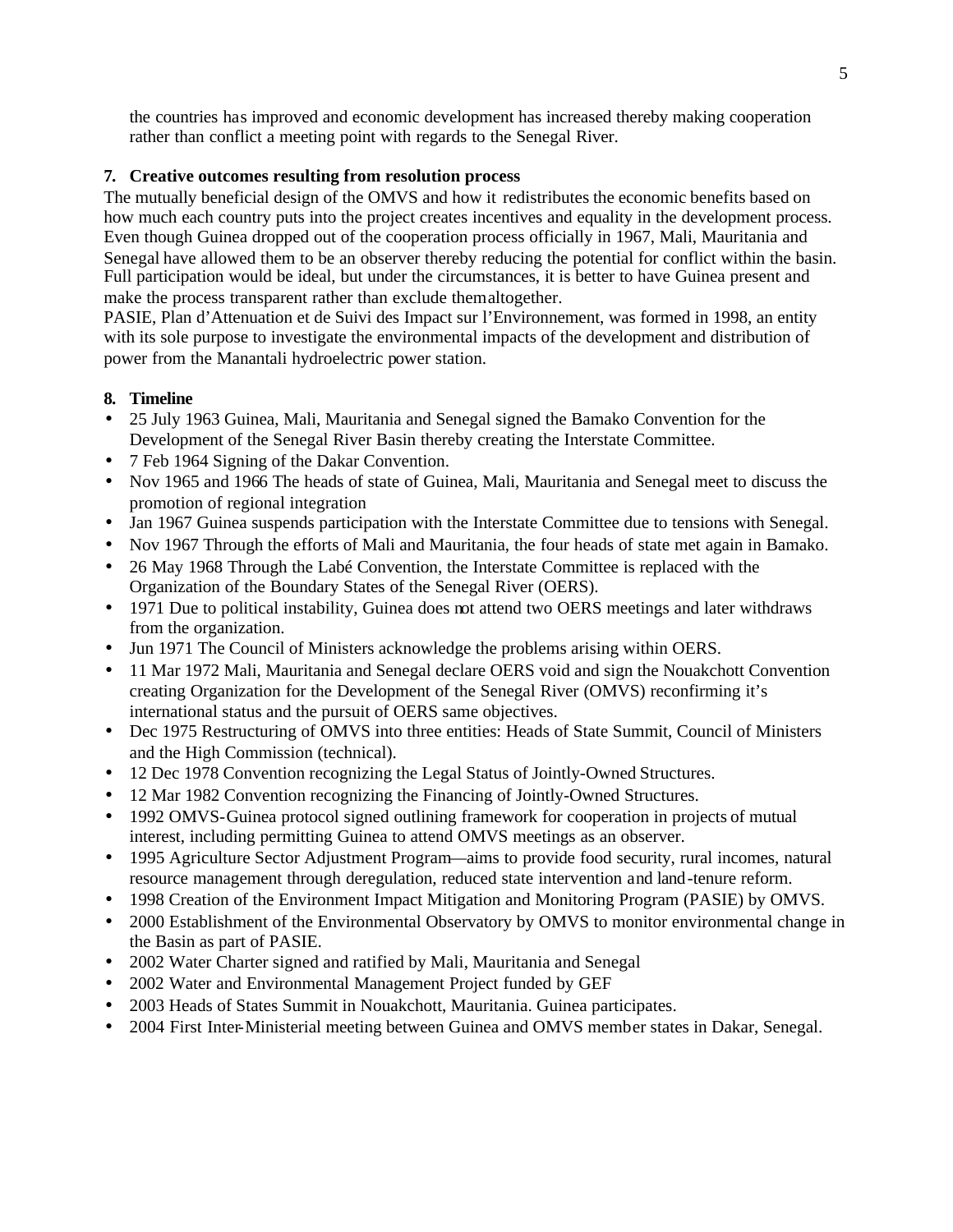# *Acknowledgements*

The map owes its appeal to the cartographic expertise of Sara Ashley Watterson, currently of Earthjustice, and Gretchen Bracher and Nathan Eidem, of Oregon State University.